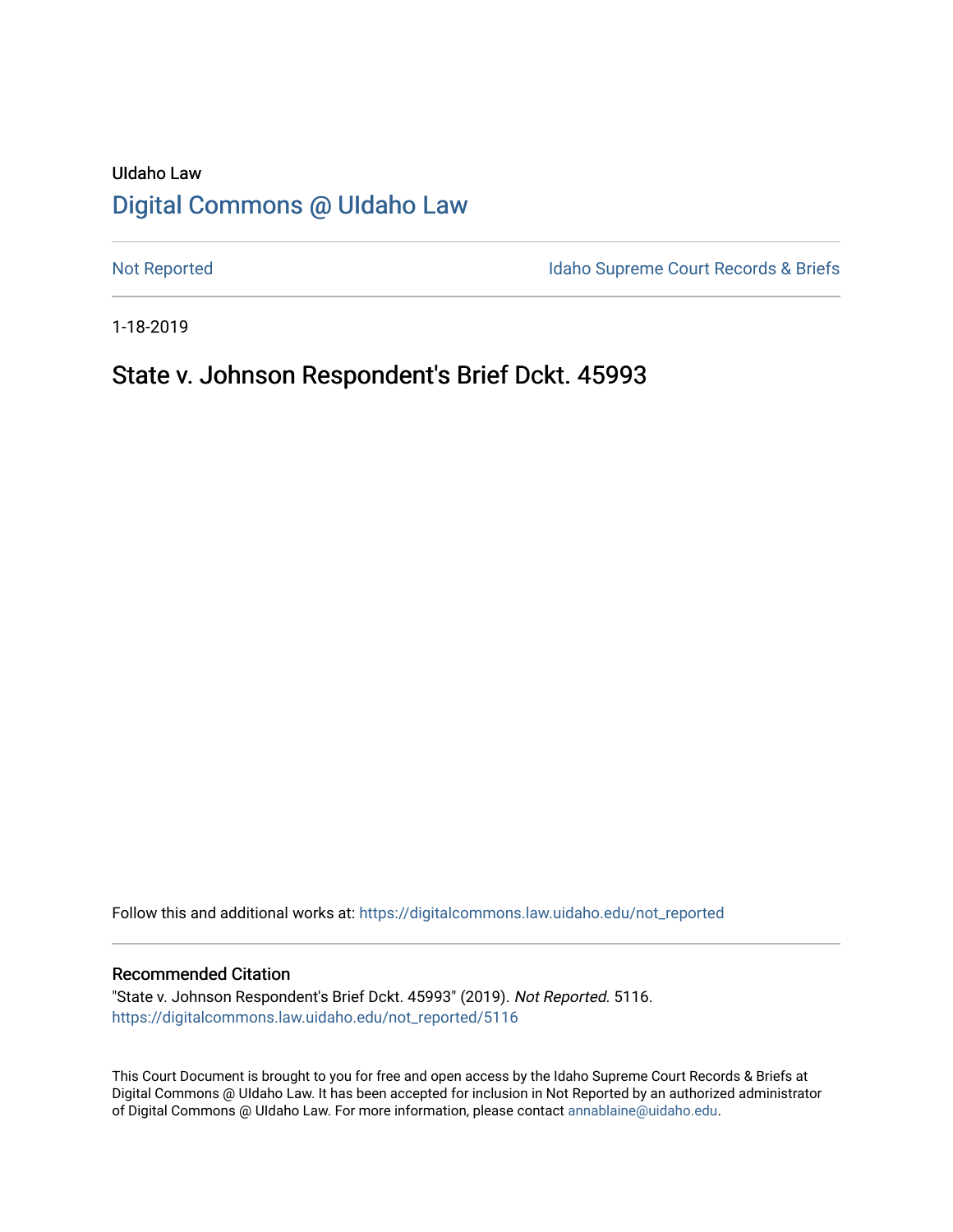Electronically Filed 1/18/2019 3:05 PM Idaho Supreme Court Karel Lehrman, Clerk of the Court By: Brad Thies, Deputy Clerk

#### **IN THE SUPREME COURT OF THE STATE OF IDAHO**

| <b>STATE OF IDAHO,</b>      |                            |
|-----------------------------|----------------------------|
|                             | No. 45993                  |
| Plaintiff-Respondent,       |                            |
|                             | <b>Ada County Case No.</b> |
| v.                          | CR01-2017-3101             |
|                             |                            |
| <b>KELLY LUCAS JOHNSON,</b> |                            |
|                             |                            |
| Defendant-Appellant.        |                            |
|                             |                            |

### **BRIEF OF RESPONDENT** \_\_\_\_\_\_\_\_\_\_\_\_\_\_\_\_\_\_\_\_\_\_\_\_

\_\_\_\_\_\_\_\_\_\_\_\_\_\_\_\_\_\_\_\_\_\_\_\_

## **APPEAL FROM THE DISTRICT COURT OF THE FOURTH JUDICIAL DISTRICT OF THE STATE OF IDAHO, IN AND FOR THE COUNTY OF ADA**

\_\_\_\_\_\_\_\_\_\_\_\_\_\_\_\_\_\_\_\_\_\_\_\_

**HONORABLE NANCY A. BASKIN District Judge**

\_\_\_\_\_\_\_\_\_\_\_\_\_\_\_\_\_\_\_\_\_\_\_\_

**LAWRENCE G. WASDEN Attorney General State of Idaho**

**PAUL R. PANTHER Deputy Attorney General Chief, Criminal Law Division**

**MARK W. OLSON Deputy Attorney General Criminal Law Division P. O. Box 83720 Boise, Idaho 83720-0010 (208) 334-4534 E-mail: ecf@ag.idaho.gov** 

**ATTORNEYS FOR PLAINTIFF-RESPONDENT** **BEN P. McGREEVY Deputy State Appellate Public Defender 322 E. Front St., Ste. 570 Boise, Idaho 83702 (208) 334-2712 E-mail: documents@sapd.state.id.us** 

**ATTORNEY FOR DEFENDANT-APPELLANT**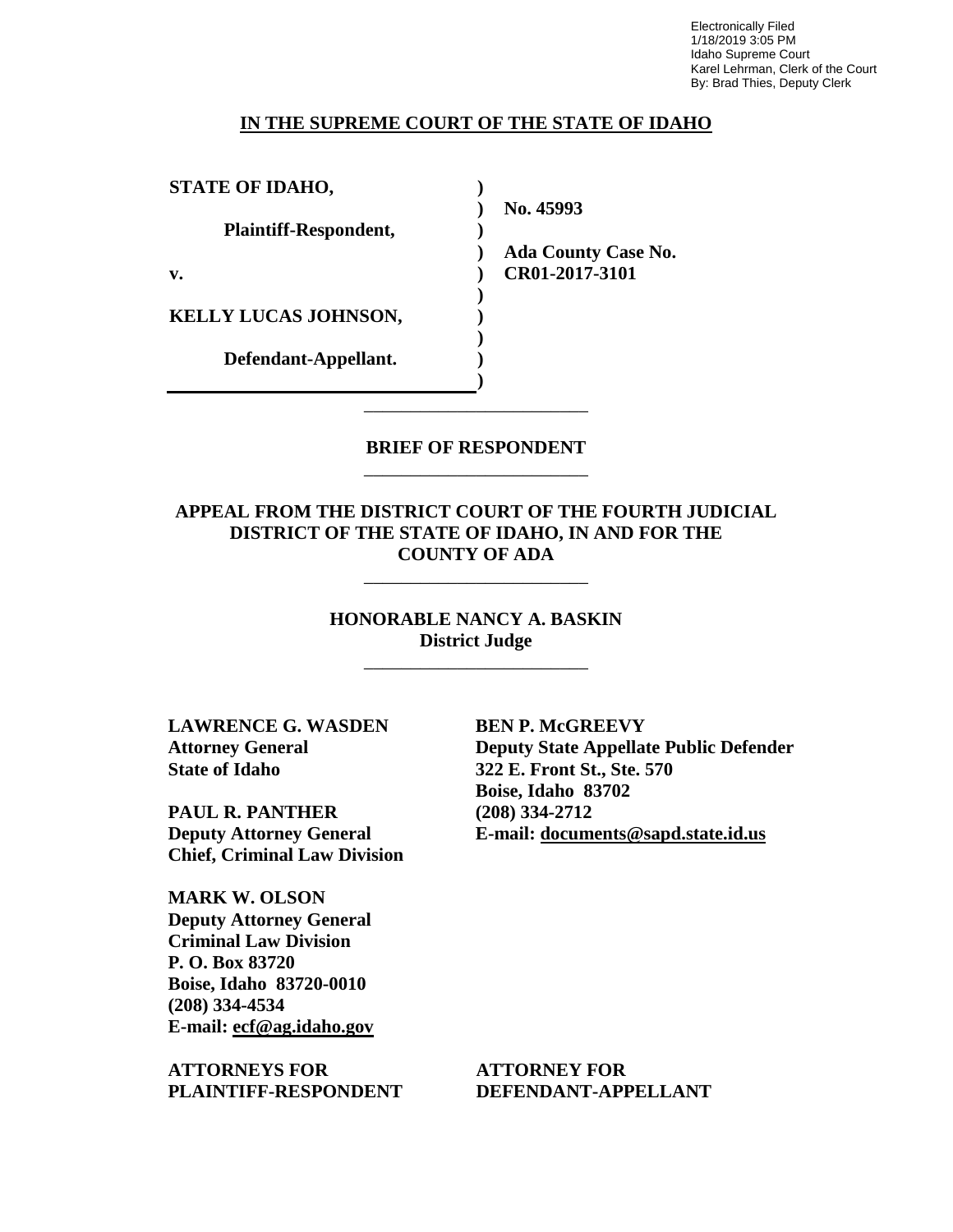# **TABLE OF CONTENTS**

| Johnson Has Failed To Show Error In The District Court's          |  |
|-------------------------------------------------------------------|--|
| $\mathsf{A}$ .                                                    |  |
| <b>B.</b>                                                         |  |
| $\mathcal{C}$ .<br>Johnson Voluntarily Consented To The Officers' |  |
|                                                                   |  |
|                                                                   |  |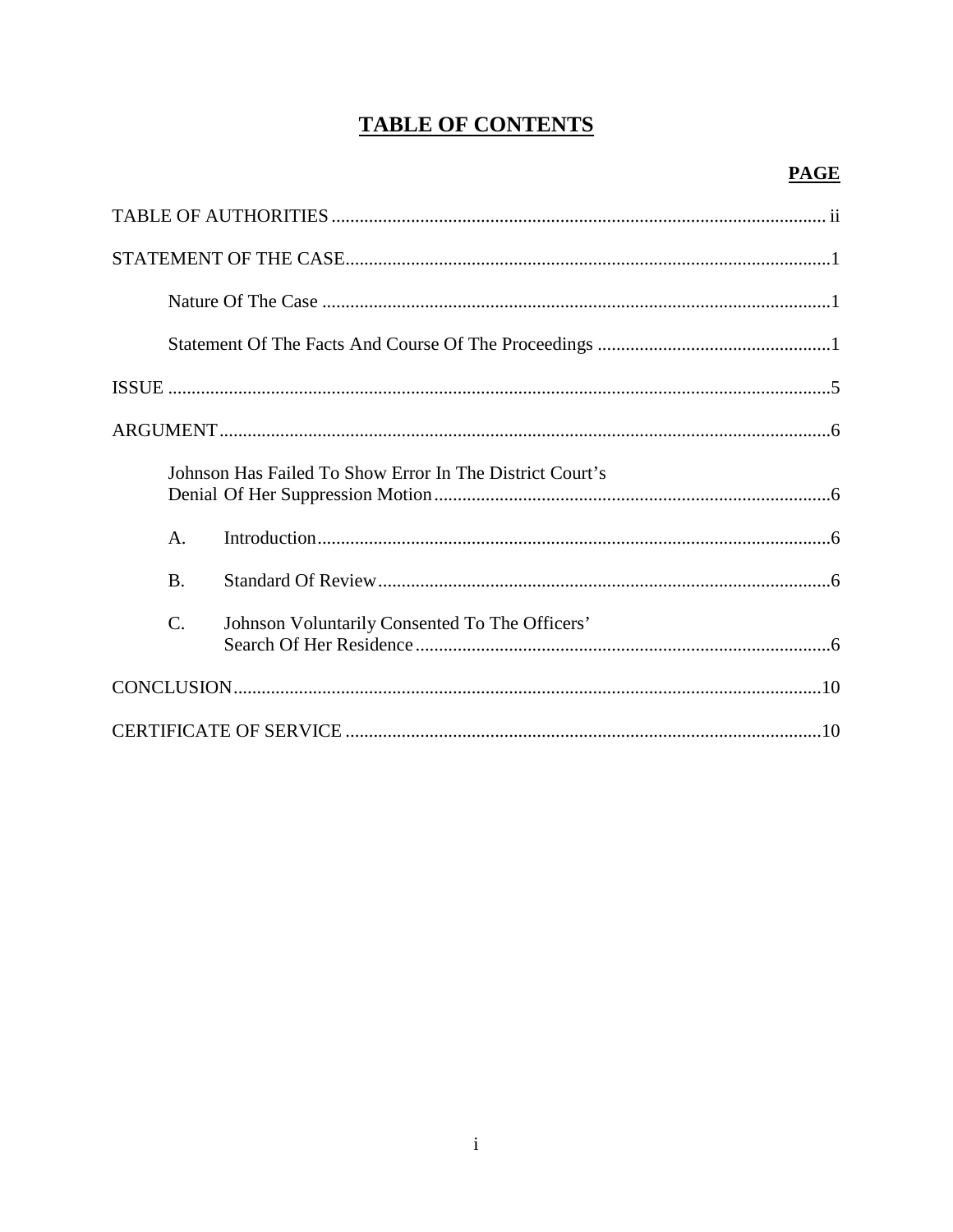# **TABLE OF AUTHORITIES**

| <b>CASES</b><br><b>PAGE</b> |  |
|-----------------------------|--|
|                             |  |
|                             |  |
|                             |  |
|                             |  |
|                             |  |
|                             |  |
|                             |  |
|                             |  |
|                             |  |
|                             |  |
|                             |  |
|                             |  |
|                             |  |
|                             |  |
|                             |  |
|                             |  |
|                             |  |
|                             |  |

# **STATUTES**

|--|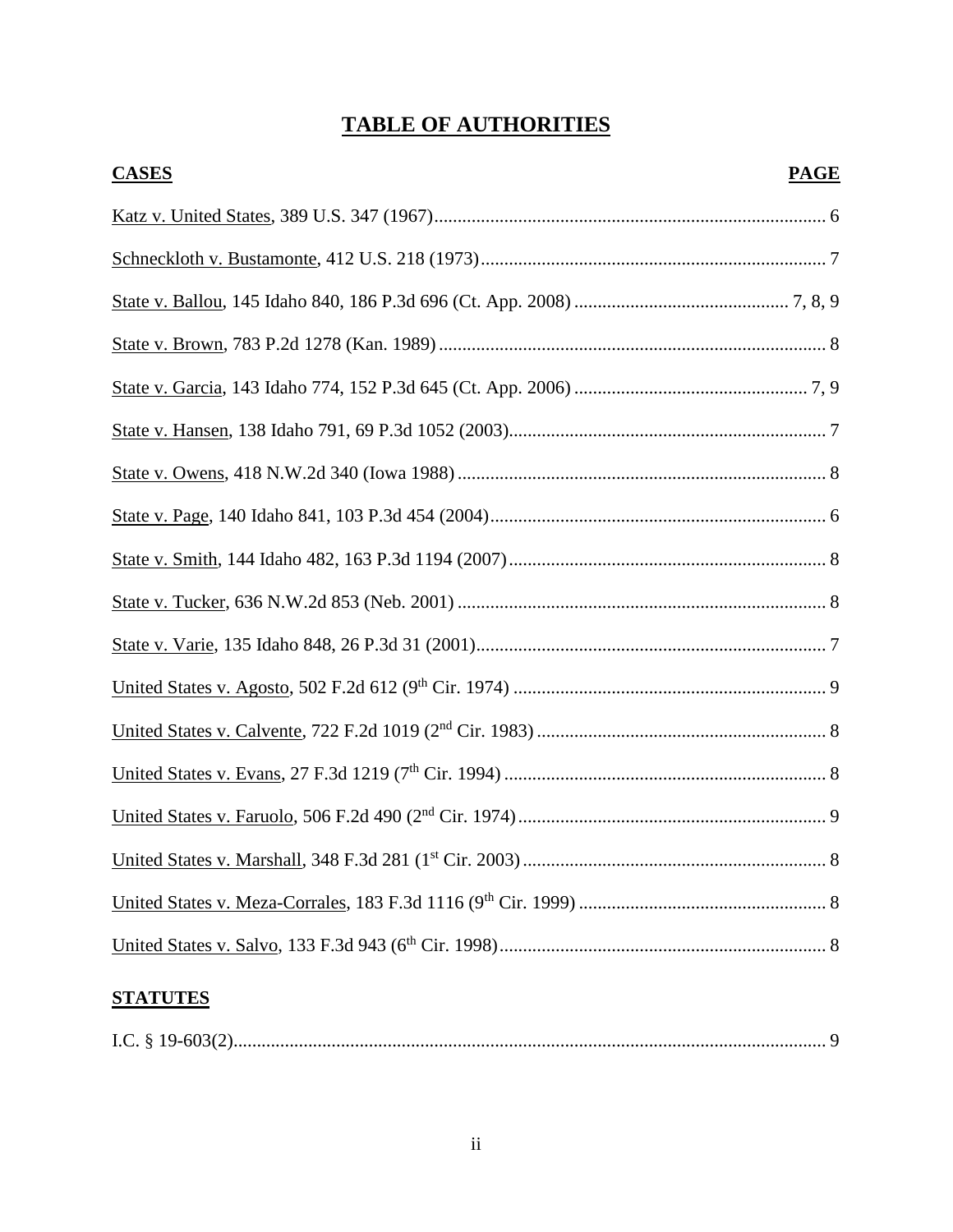# **CONSTITUTIONAL PROVISIONS**

## 

**PAGE**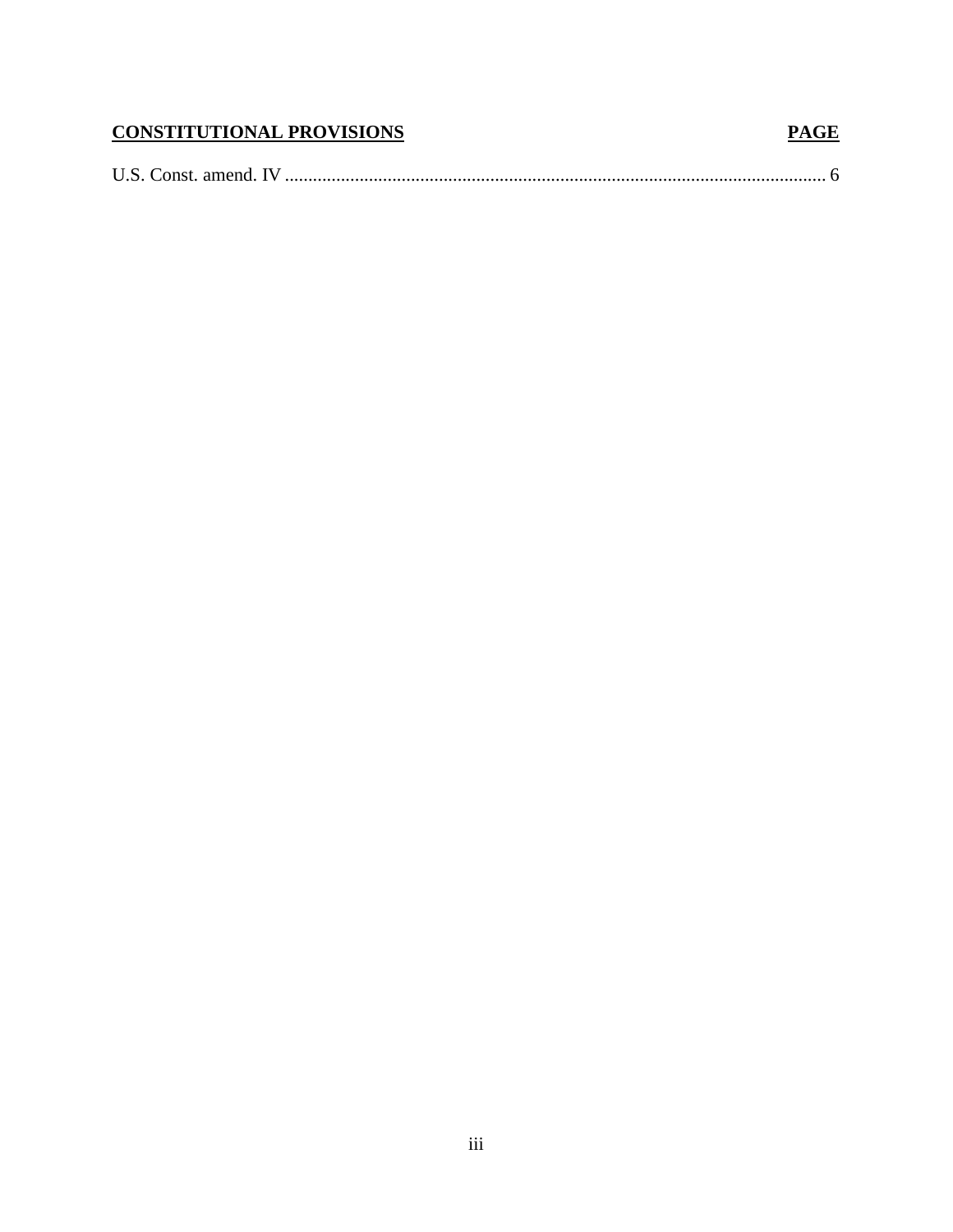#### STATEMENT OF THE CASE

#### Nature Of The Case

Kelly Lucas Johnson appeals from the judgment of conviction entered upon her conditional guilty plea to possession of methamphetamine. On appeal, Johnson challenges the district court's order denying her motion to suppress.

#### Statement Of The Facts And Course Of The Proceedings

Boise dispatch received a report about a possible domestic disturbance at a Boise residence. (9/22/17 Tr., p.15, Ls.8-16.) Officers Will Reimers and David Baughman responded to that address. (Id.) Upon their arrival, Officer Baughman heard yelling coming from inside the residence.  $(9/22/17$  Tr., p.48, L.24 – p.49, L.2.) Officer Baughman knocked on the door. (9/22/17 Tr., p.15, Ls.17-20.) A woman, later identified as Kelly Johnson, answered and let the officers inside the residence.  $(9/22/17 \text{ Tr.}, p.15, L.21 - p.16, L.2.)$ 

The officers investigated the basis of the domestic disturbance report by interviewing Johnson, a male who was also at the residence, and Johnson's sister – who had reported the domestic disturbance and who was residing in the residence's detached garage. (9/22/17 Tr., p.17, Ls.4-14; p.28, L.14 – p.29, L.5; p.35, Ls.7-23; p.49, L.17 – p.51, L.17; p.53, Ls.3-20.) The officers determined that no crime had been committed with respect to the reported domestic disturbance. (9/22/17 Tr., p.51, Ls.18-24.)

As the officers initially entered the residence, they noticed the odor of marijuana.  $(9/22/17$  Tr., p.16, Ls.19-25; p.51, L.25 – p.52, L.5.) After investigating the basis of the domestic disturbance report, Officer Reimers asked Johnson about the marijuana odor. (9/22/17 Tr., p.18, Ls.17-19.) Johnson eventually acknowledged that she had smoked marijuana in the house earlier that day. (9/22/17 Tr., p.19, Ls.16-19.) Officer Reimers requested consent to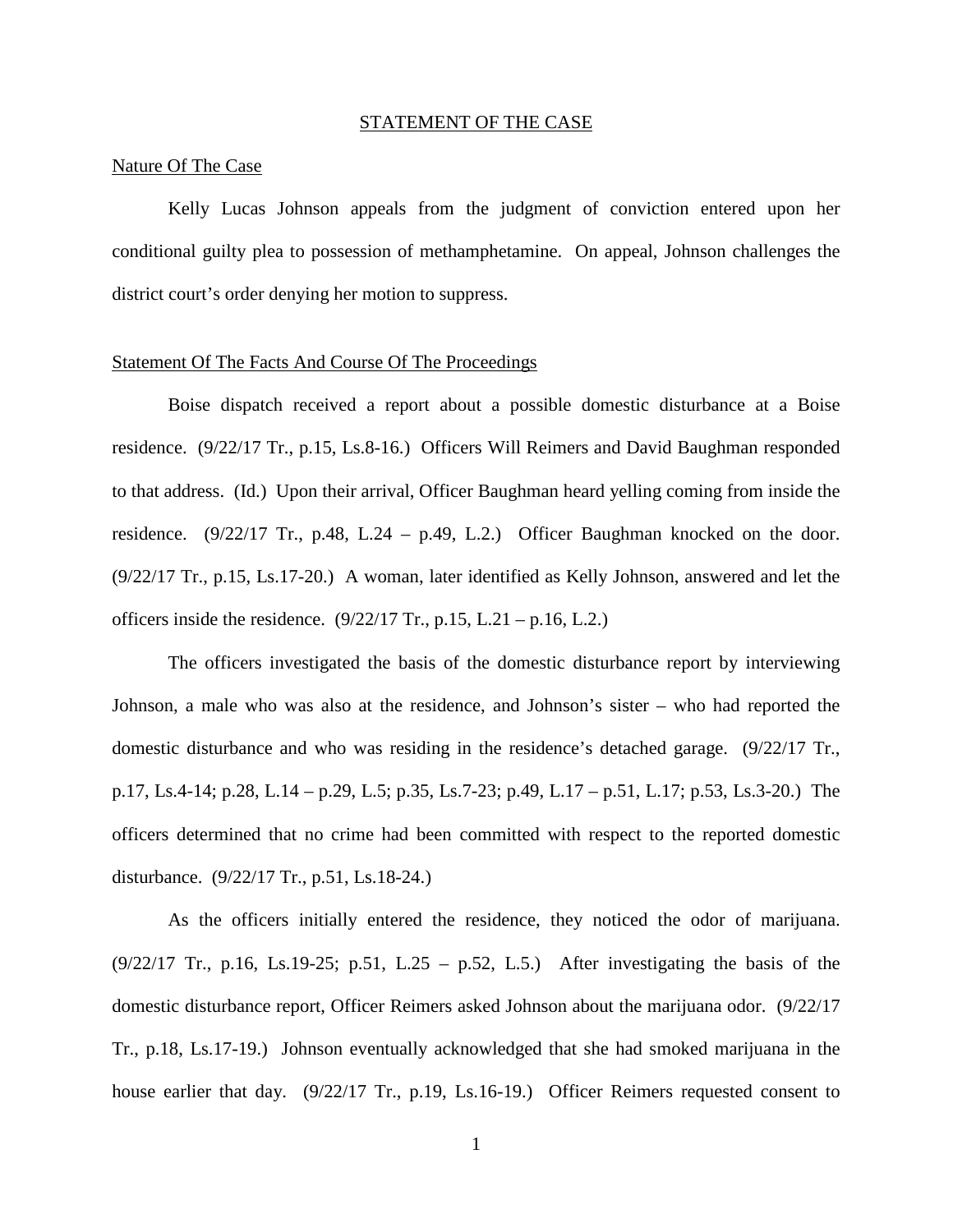search Johnson's residence. (9/22/17 Tr., p.20, Ls.2-4.) Johnson asked Officer Reimers if he needed a warrant to conduct such a search, and Officer Reimers replied they did not need a warrant if she provided consent to search. (9/22/17 Tr., p.20, Ls.20-25.) Johnson initially denied consent.  $(9/22/17 \text{ Tr.}, p.20, L.25 - p.21, L.1.)$  Officer Reimers then told Johnson that he was not planning on arresting her, and that he would obtain a search warrant if Johnson did not consent. (9/22/17 Tr., p.21, Ls.3-13.) The officers also indicated to Johnson that they would be more likely to work with her if she consented, but that they would be more likely to arrest her if they had to obtain a warrant. (9/22/17 Tr., p.39, L.7 – p.40, L.17; p.57, L.2 – p.58, L.5.) Johnson eventually stood up, told Officer Reimers that she would retrieve her marijuana, and entered her bedroom to do so.  $(9/22/17 \text{ Tr.}, p.23, L.21 - p.24, L.3.)$  Officer Reimers followed Johnson into her bedroom, where Johnson handed him two small containers of what Officer Reimers believed to be marijuana. (9/22/17 Tr., p.24, Ls.4-17.)

In the bedroom, Officer Reimers also observed a propane torch, which he knew was commonly used to smoke methamphetamine.  $(9/22/17 \text{ Tr}$ , p.25, L.11 – p.26, L.8.) Officer Reimers repeated his assurance that he did not plan to arrest Johnson, and asked her for consent to search the rest of her bedroom.  $(9/22/17 \text{ Tr.}, p.24, L.20 - p.25, L.5.)$  Johnson consented to the search. (9/22/17 Tr., p.25, Ls.1-5.) Officer Reimers searched the bedroom and located an eyeglasses container which held a small baggy with a white crystal substance consistent with methamphetamine. (9/22/17 Tr., p.26, Ls.9-21.) Johnson admitted ownership of the methamphetamine. (9/22/17 Tr., p.26, L.22 – p.27, L.4.) Consistent with Officer Reimers' assurances made to Johnson, and despite recovering the methamphetamine, the officers did not arrest Johnson. (9/22/17 Tr., p.27, Ls.5-9; p.55, Ls.15-18.) Later, the state charged Johnson with possession of methamphetamine and possession of marijuana. (R., pp.24-25.)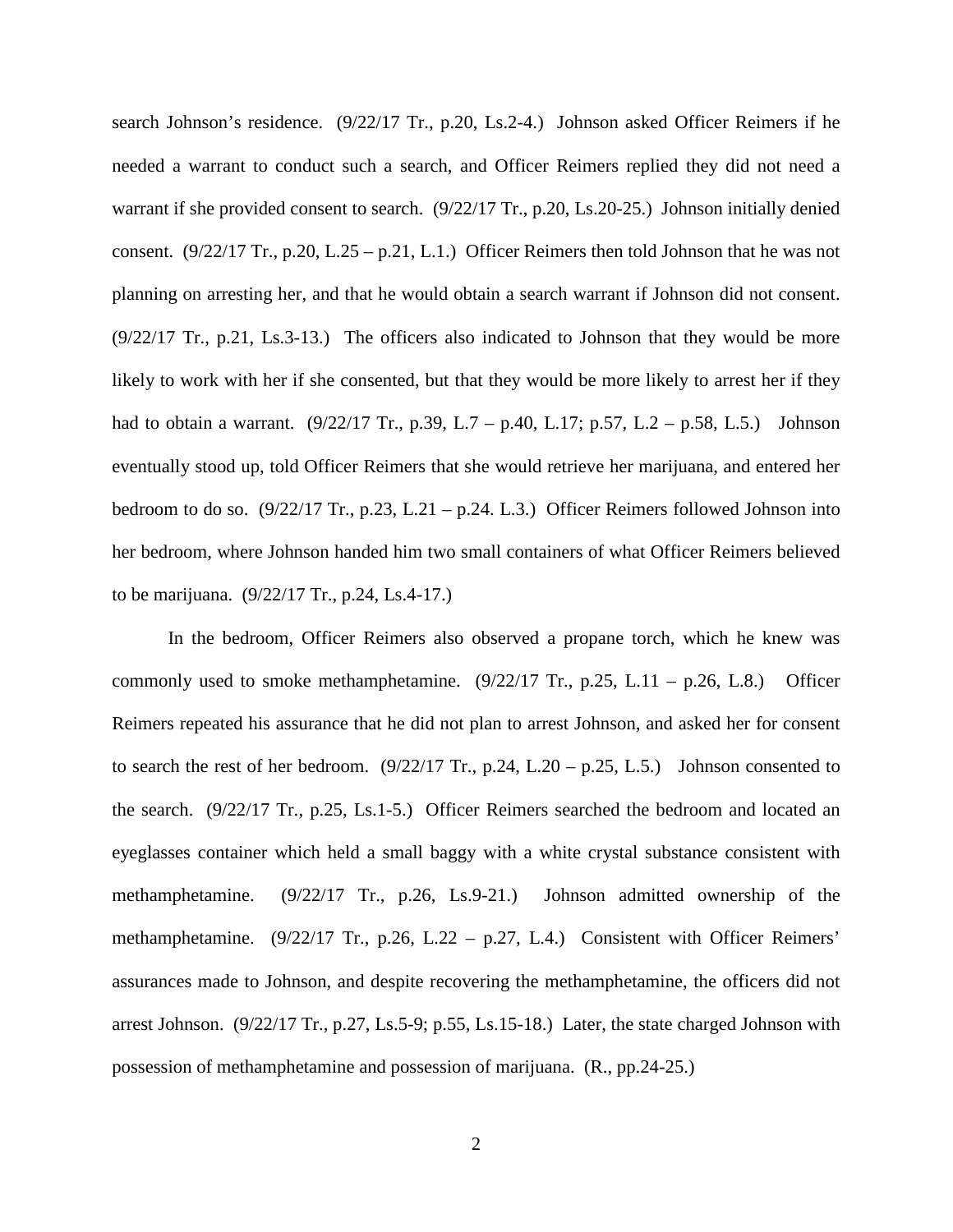Johnson filed a motion to suppress the evidence obtained from her residence. (R., pp.30- 37.) Johnson argued that the consent she gave the officers to search her bedroom was invalid because it was the result of police duress and/or coercion. (R., pp.33-35.) Specifically, Johnson took issue with the officers' "threats" to obtain a search warrant if she did not consent to the search, and their statements indicating that she was more likely to be arrested if she refused consent. (Id.)

Johnson and both responding officers testified at the hearing on the motion to suppress. (See generally 9/22/17 Tr.) Bodycam footage of the encounter from both officers was admitted into evidence.  $(9/22/17 \text{ Tr.}, p.29, L.12 - p.31, L.3; p.48, Ls.8-16; State's Exhibit 1.<sup>1</sup>)$  $(9/22/17 \text{ Tr.}, p.29, L.12 - p.31, L.3; p.48, Ls.8-16; State's Exhibit 1.<sup>1</sup>)$  $(9/22/17 \text{ Tr.}, p.29, L.12 - p.31, L.3; p.48, Ls.8-16; State's Exhibit 1.<sup>1</sup>)$  At the conclusion of the hearing, the court denied Johnson's motion.  $(9/22/17 \text{ Tr.}, p.66, L.7 - p.74,$ L.23.) The court first noted that much of Johnson's suppression hearing testimony and many of the allegations made in the motion to suppress were disproven by the officers' bodycam footage.  $(9/22/17$  Tr., p.66, L.23 – p.68, L.10.) Then, the court, citing relevant caselaw, concluded that the officers' statements to Johnson indicating that if Johnson did not consent, they would obtain a search warrant and be more likely to arrest her, did not render Johnson's consent involuntary.  $(9/22/17$  Tr., p.68, L.10 – p.74, L.23.) The court also found that the officers' demeanor throughout their encounter with Johnson was calm and professional. (9/22/17 Tr., p.71, Ls.1- 12.)

Johnson entered an I.C.R. 11 conditional guilty plea to possession of methamphetamine, specifically preserving her right to appeal from the district court's denial order. (R., pp.62-63;  $1/31/18$  Tr., p.5, L.13 – p.7, L.1.) The state agreed to dismiss the marijuana charge and to recommend probation. (R., pp.62-63;  $1/31/18$  Tr., p.5, L.13 – p.7. L.1) The district court

<span id="page-7-0"></span><sup>&</sup>lt;sup>1</sup> The bodycam footage for both officers was admitted collectively as State's Exhibit 1.  $(9/22/17)$ Tr., p.29, L.12 – p.31, L.3; p.48, Ls.8-16.)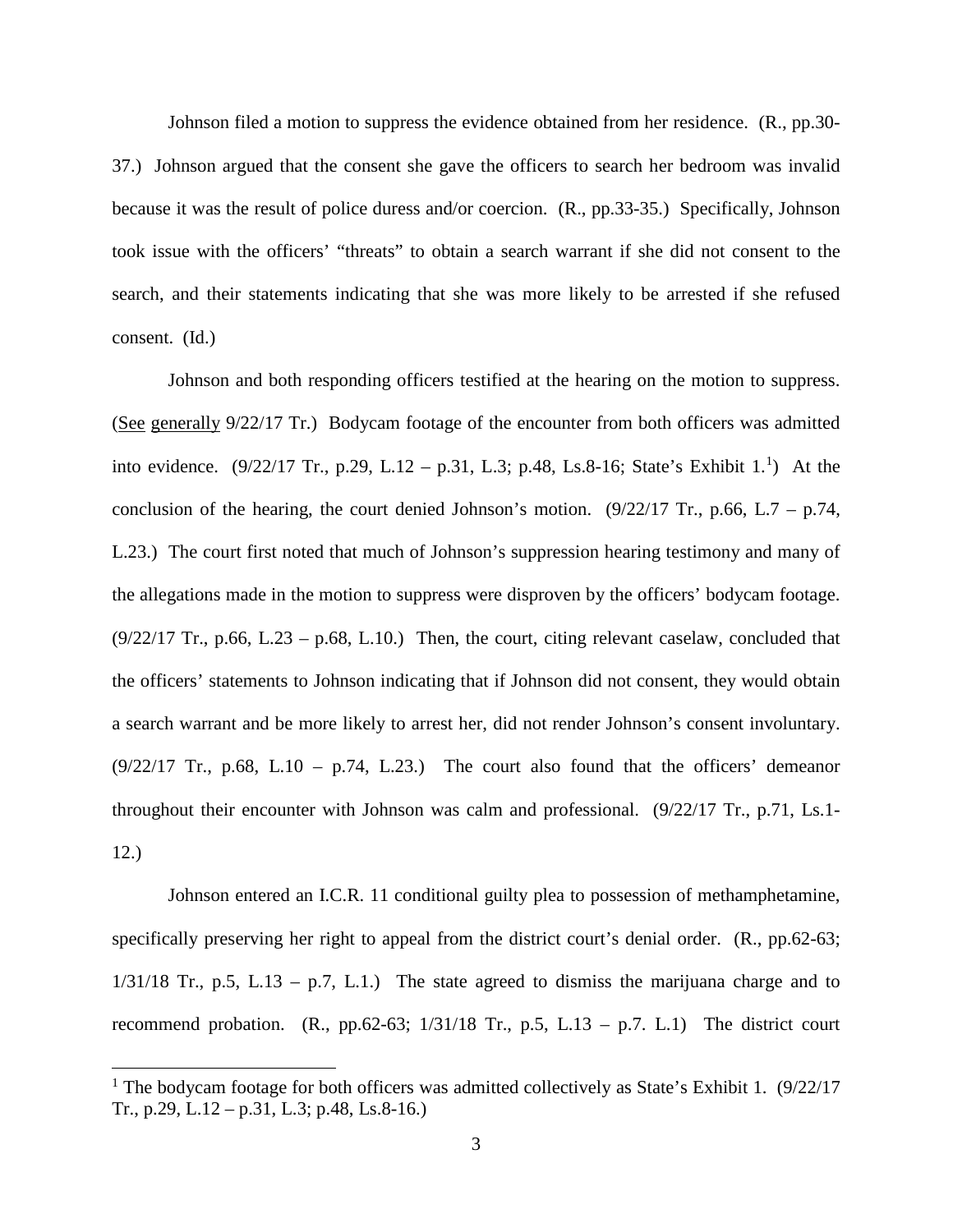accepted Johnson's guilty plea.  $(1/31/18$  Tr., p.7, L.5 – p.17, L.24.) Consistent with the agreement, the district court imposed a unified five-year sentence with one year fixed, but suspended the sentence and placed Johnson on probation for five years. (R., pp.66-73; 4/11/18) Tr., p.15, L.16 – p.23, L.11.) Johnson timely appealed. (R., pp.74-77.)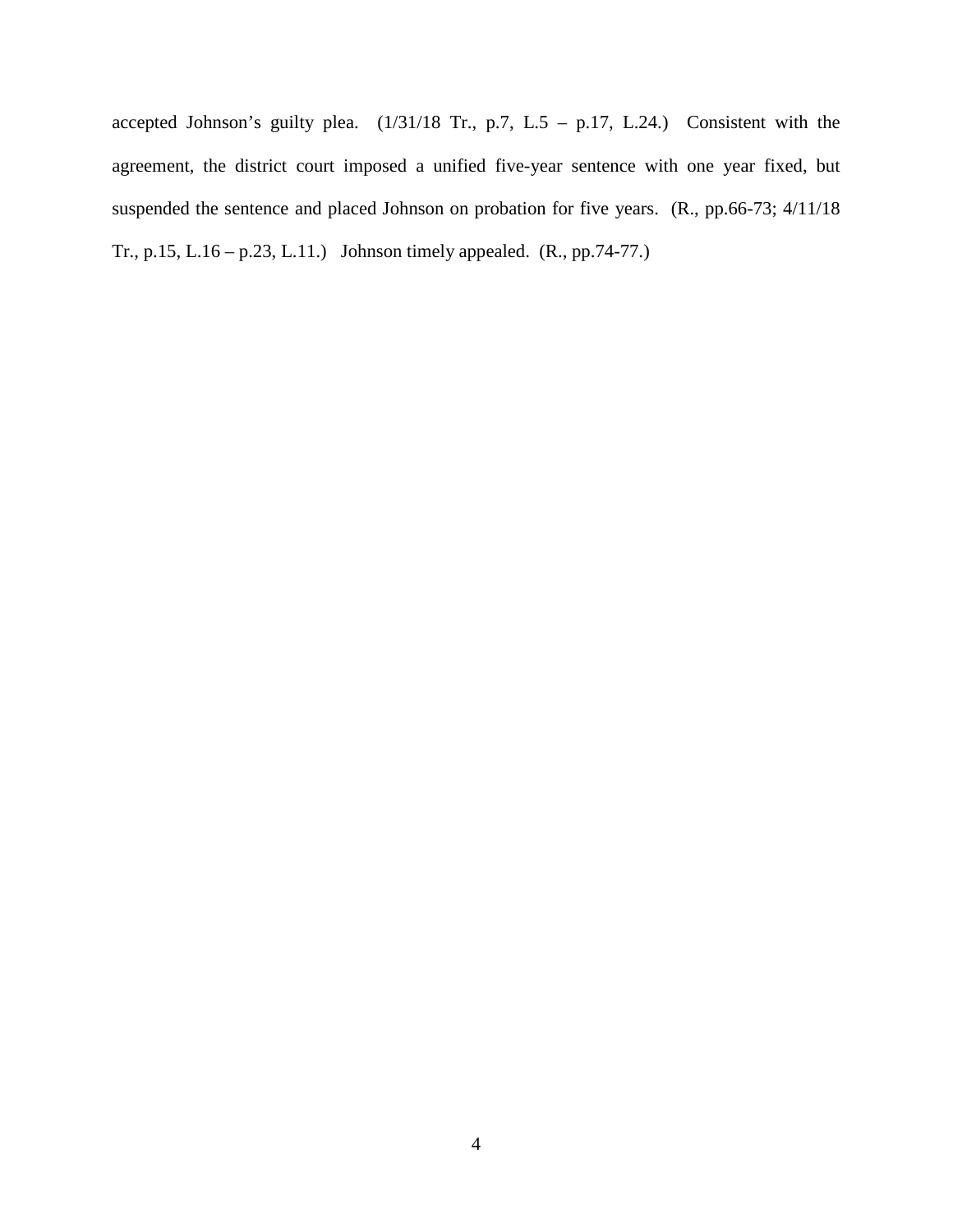## ISSUE

Johnson states the issue on appeal as:

Did the district court err when it denied Ms. Johnson's motion to suppress?

(Appellant's brief, p.7.)

The state rephrases the issue as:

Has Johnson failed to show error in the district court's denial of her suppression motion?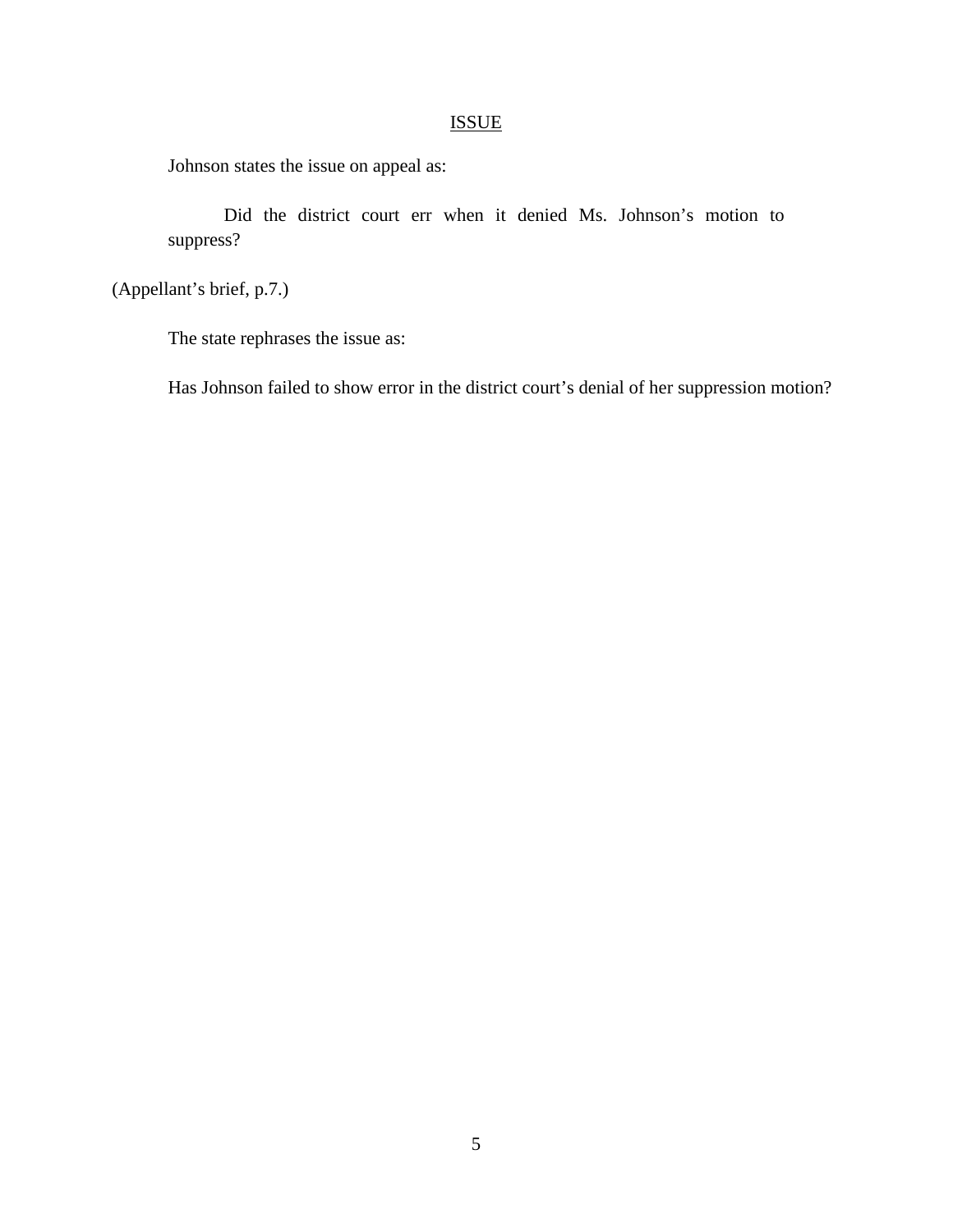#### ARGUMENT

#### Johnson Has Failed To Show Error In The District Court's Denial Of Her Suppression Motion

#### A. Introduction

Johnson contends that the district court erred by denying her motion to suppress evidence obtained from her residence. (Appellant's brief, pp.8-11.) While acknowledging relevant authority to the contrary, Johnson contends that the officers unconstitutionally coerced her consent to search the residence through their statements indicating that if she did not consent, they would obtain a search warrant and possibly arrest her. (Id.) A review of the record and relevant caselaw reveals that the district court properly analyzed the issue and correctly concluded that Johnson's consent was valid.

### B. Standard Of Review

The standard of review of a suppression motion is bifurcated. When a decision on a motion to suppress is challenged, the appellate court accepts the trial court's findings of fact that are supported by substantial evidence, but freely reviews the application of constitutional principles to those facts. State v. Page, 140 Idaho 841, 843, 103 P.3d 454, 456 (2004).

### C. Johnson Voluntarily Consented To The Officers' Search Of Her Residence

The Fourth Amendment of the United States Constitution provides that "[t]he right of the people to be secure in their persons, houses, papers, and effects, against unreasonable searches and seizures, shall not be violated." U.S. Const. amend. IV. Warrantless searches are "*per se* unreasonable under the Fourth Amendment—subject only to a few specifically established and well-delineated exceptions." Katz v. United States, 389 U.S. 347, 357 (1967). A search done pursuant to consent is one such well-established exception to the warrant requirement.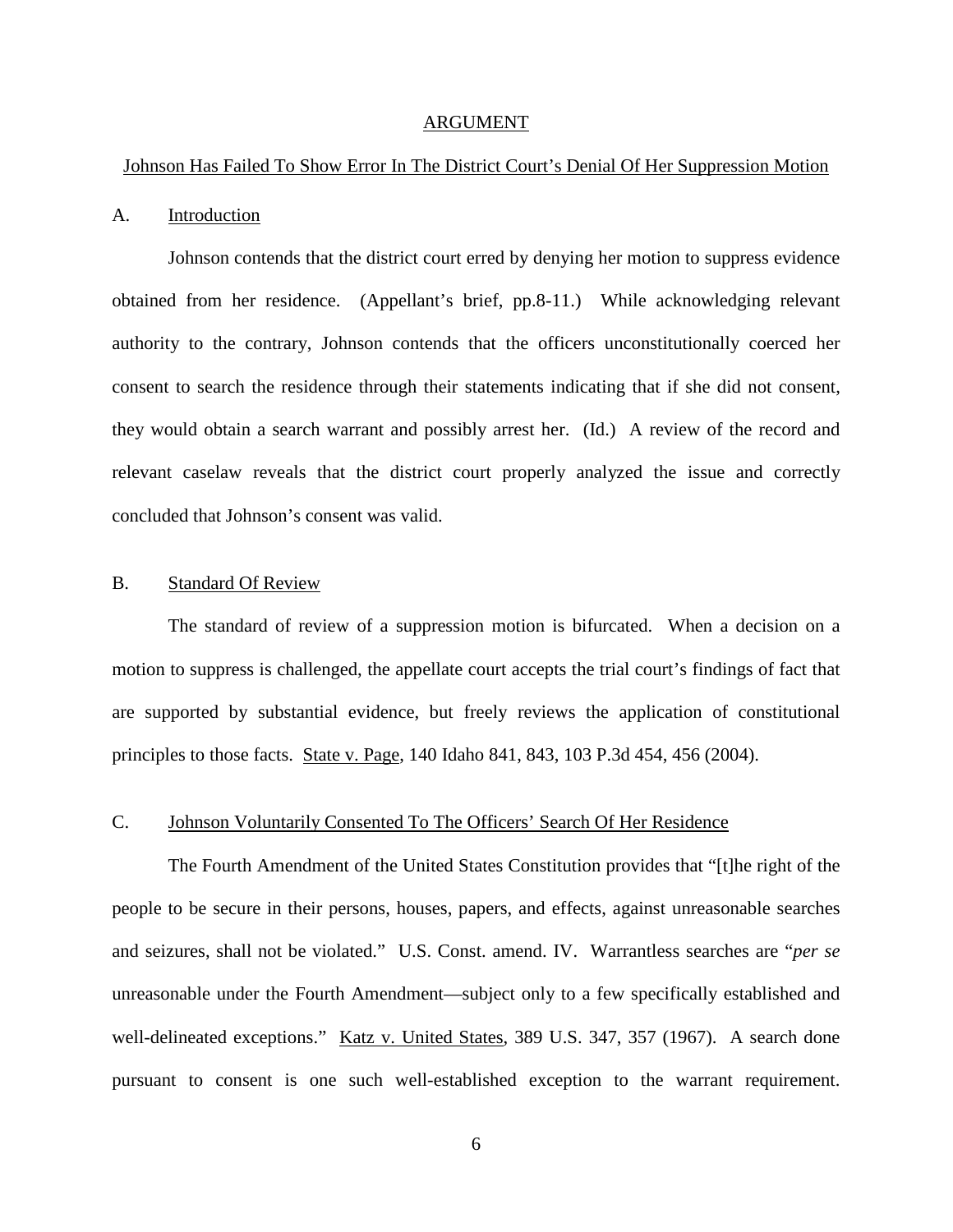Schneckloth v. Bustamonte, 412 U.S. 218, 219 (1973) (citations omitted); State v. Hansen, 138 Idaho 791, 796, 69 P.3d 1052, 1057 (2003). Freely and voluntarily given consent validates a search. Bustamonte, 412 U.S. at 222 (citations omitted).

The voluntariness of an individual's consent is a question of fact to be determined based upon the totality of the circumstances. State v. Varie, 135 Idaho 848, 852, 26 P.3d 31, 35 (2001) (citing Bustamonte, 412 U.S. at 248-49). An individual's consent is involuntary "if his will has been overborne and his capacity for self-determination critically impaired." State v. Garcia, 143 Idaho 774, 778, 152 P.3d 645, 649 (Ct. App. 2006) (quoting Bustamonte, 412 U.S. at 225). "Importantly, the trial court is the proper forum for the 'careful sifting of the unique facts and circumstances of each case' necessary in determining voluntariness." Garcia, 143 Idaho at 778- 779, 152 P.3d at 649-650 (citing Bustamonte, 412 U.S. at 233).

In this case, below and on appeal, Johnson did not challenge the officers' initial entry into the house, the lawful scope of any consent given, or that the officers had probable cause to obtain a search warrant to search the residence. (Appellant's brief, pp.8-10.) Instead, Johnson contends that the officers unconstitutionally coerced her consent by making statements indicating that if she did not consent, they would obtain a search warrant and be more likely to arrest her. In denying the motion to suppress, the district court correctly recognized the relevant issue and the applicable caselaw. The court applied this law to the undisputed facts, considered the totality of the circumstances, and correctly concluded that the officers' statements and conduct did not render Johnson's consent invalid.

The district court referenced an Idaho Court of Appeals case, State v. Ballou, 145 Idaho 840, 186 P.3d 696 (Ct. App. 2008), as being directly on point. Ballou fled chasing police officers on foot following an attempted traffic stop. Ballou, 145 Idaho at 843, 186 P.3d at 699.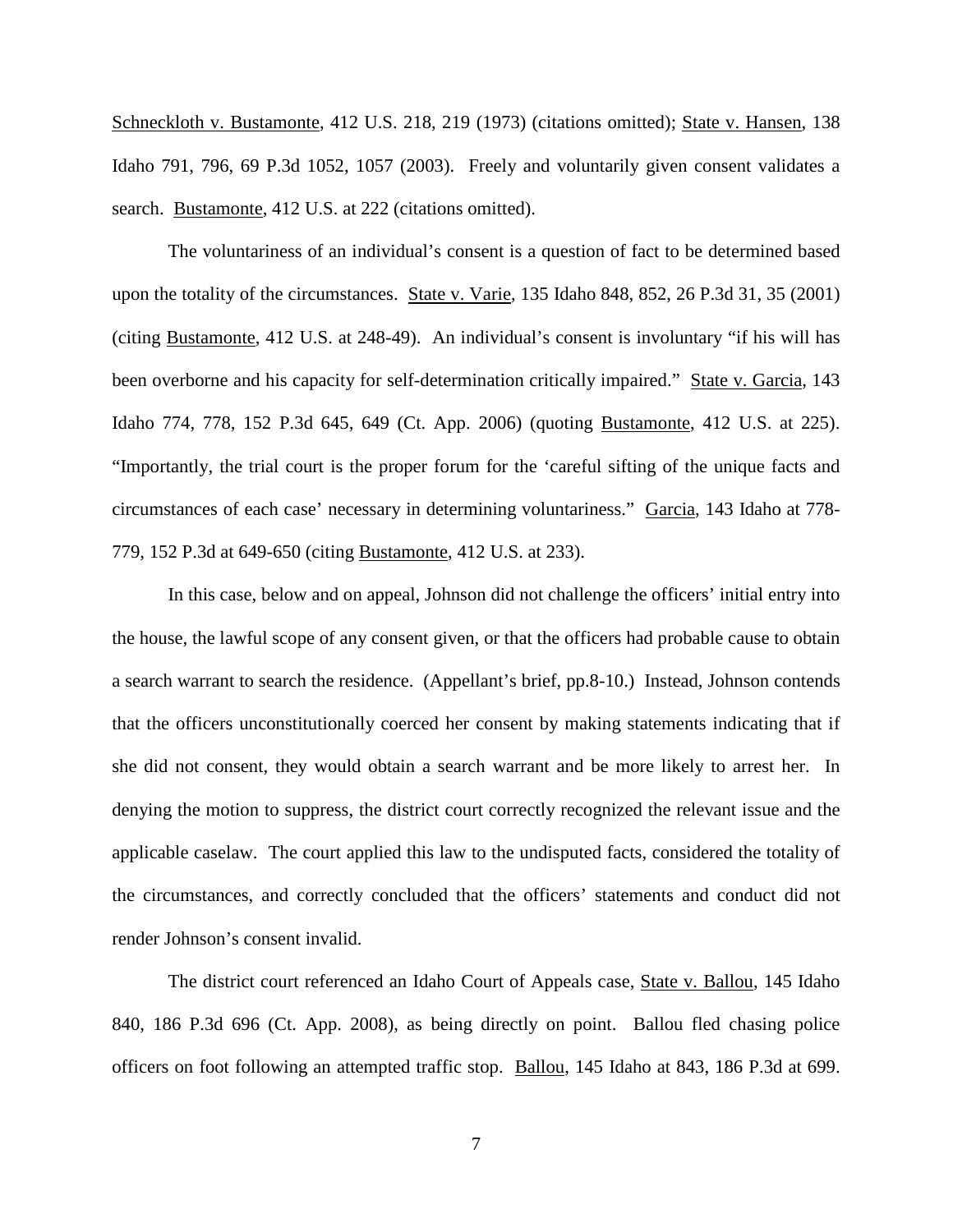Officers knocked on Ballou's apartment door in attempt to locate him. Id. at 844, 186 P.3d at 700. Ballou's wife opened the door. Id. An officer told Ballou's wife that Ballou was wanted for questioning, and that if she refused consent to enter the apartment to search for him, they could detain her in handcuffs, put her in a patrol car, and watch the house until they got a warrant. Id. Ballou's wife allowed officers to enter the residence just as officers saw Ballou fleeing it. Id. Officers returned later, after they had arrested Ballou, and requested consent to search the residence to obtain the clothes that Ballou had been wearing at the time of the attempted traffic stop. Id. An officer again informed Ballou's wife that she could either consent to the search, or the officers could take her to another location while a warrant was obtained. Id. Ballou's wife consented to the search. Id. Ballou filed a motion to suppress the evidence obtained from his residence. Id. The district court denied the motion to suppress and Ballou's motion for reconsideration. Id. at 844-845, 186 P.3d at 700-701.

In affirming the district court, the Court of Appeals summarized cases from appellate courts in other jurisdictions which have concluded, "if officers have probable cause to obtain a warrant, telling a suspect that they will obtain a warrant if consent is refused does not vitiate the suspect's consent to search." Id. at 848, 186 P.3d at 704 (citing United States v. Marshall, 348 F.3d 281, 286 (1<sup>st</sup> Cir. 2003); United States v. Meza-Corrales, 183 F.3d 1116, 1125 (9<sup>th</sup> Cir. 1999); United States v. Salvo, 133 F.3d 943, 954 (6<sup>th</sup> Cir. 1998); United States v. Evans, 27 F.3d 1219, 1231 (7<sup>th</sup> Cir. 1994); United States v. Calvente, 722 F.2d 1019, 1023 (2<sup>nd</sup> Cir. 1983); State v. Owens, 418 N.W.2d 340, 344 (Iowa 1988); State v. Brown, 783 P.2d 1278, 1285 (Kan. 1989); State v. Tucker, 636 N.W.2d 853, 860 (Neb. 2001)); see also State v. Smith, 144 Idaho 482, 489, 163 P.3d 1194, 1201 (2007) ("the well founded advice of a law enforcement agent that, absent a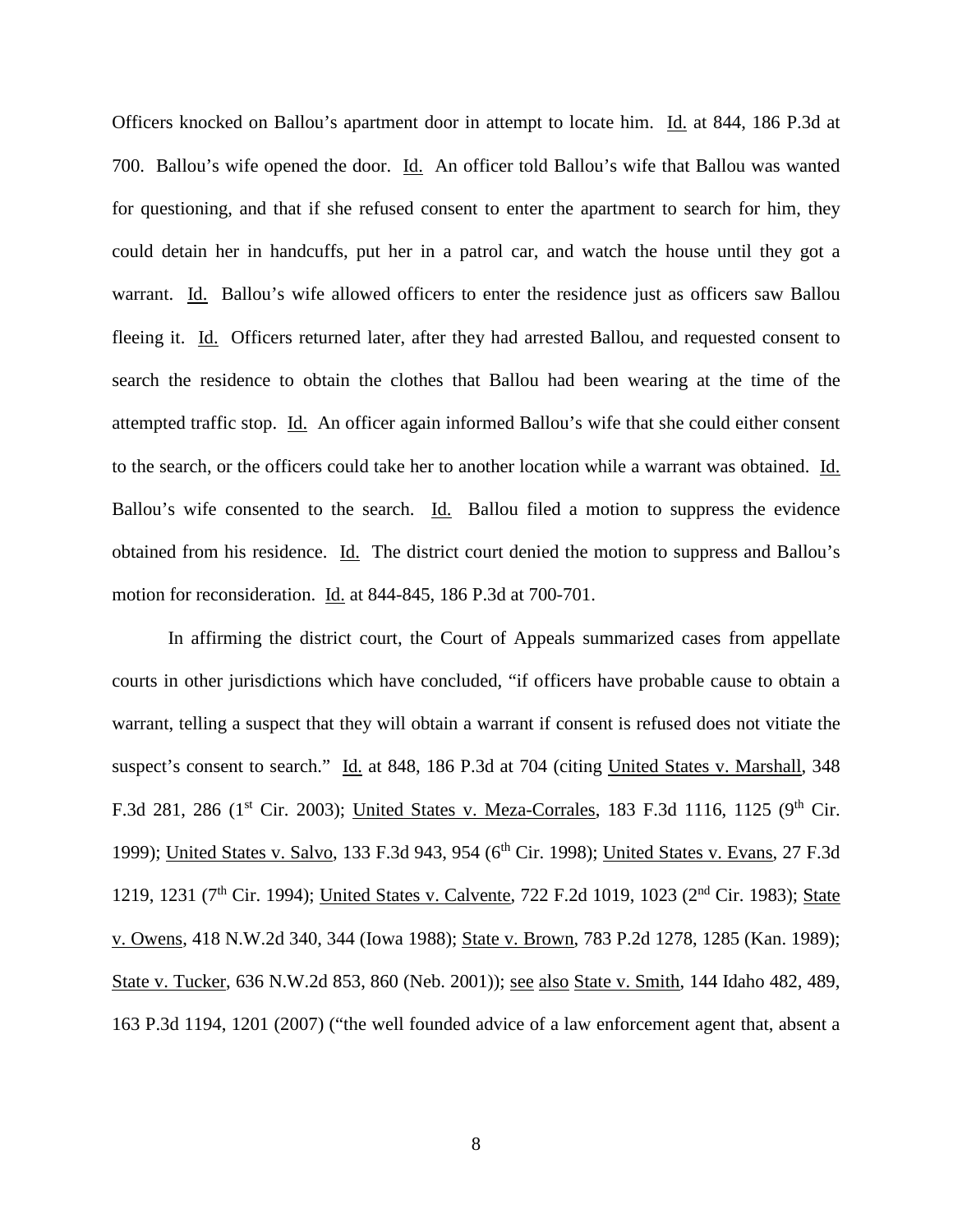consent to search, a warrant can be obtained does not constitute coercion." (quoting United States v. Faruolo, 506 F.2d 490, 495 (2nd Cir. 1974)).

The Court of Appeals next concluded that the officer's statement to Ballou's wife that, if she refused consent to search, she would be detained and handcuffed, also did not render her consent involuntary. Ballou, 145 Idaho at 848-849, 186 P.3d at 704-705 (citing United States v. Agosto, 502 F.2d 612, 614 (9<sup>th</sup> Cir. 1974) (noting that an officer's statement that the premises will be secured while a warrant is obtained does not render a subsequent consent per se involuntary)); see also Garcia, 143 Idaho at 779-780, 152 P.3d at 650-651 ("an officer's implied or explicit offer not to arrest a suspect if he 'turns over what he has' is not coercive if it merely informs the suspect of the officer's intention to do something that is within the officer's authority based on the circumstances.").

The district court correctly recognized and applied these legal concepts and concluded that the officers did not unconstitutionally coerce Johnson's consent.  $(9/22/17 \text{ Tr}$ , p.68, L.10 – p.74, L.23.) Johnson does not dispute that her admissions to the officers and the odor of marijuana in the residence gave the officers probable cause to obtain a search warrant had they chosen to do so. The officers also had the lawful authority to detain and arrest Johnson had they obtained a search warrant and recovered controlled substances. I.C. § 19-603(2). Finally, and contrary to Johnson's assertion in her motion to suppress that the officers "badger[ed] and cajol[ed] [her] over the course of more than 2 hours" (R., p.35), a review of the officers' bodycam footage instead reveals: (1) the entire conversation regarding the issue of consent to search the room lasted approximately two minutes and thirty seconds; and (2) the officers' demeanor was calm, professional, and cordial throughout the encounter. (State's Exhibit 1.)